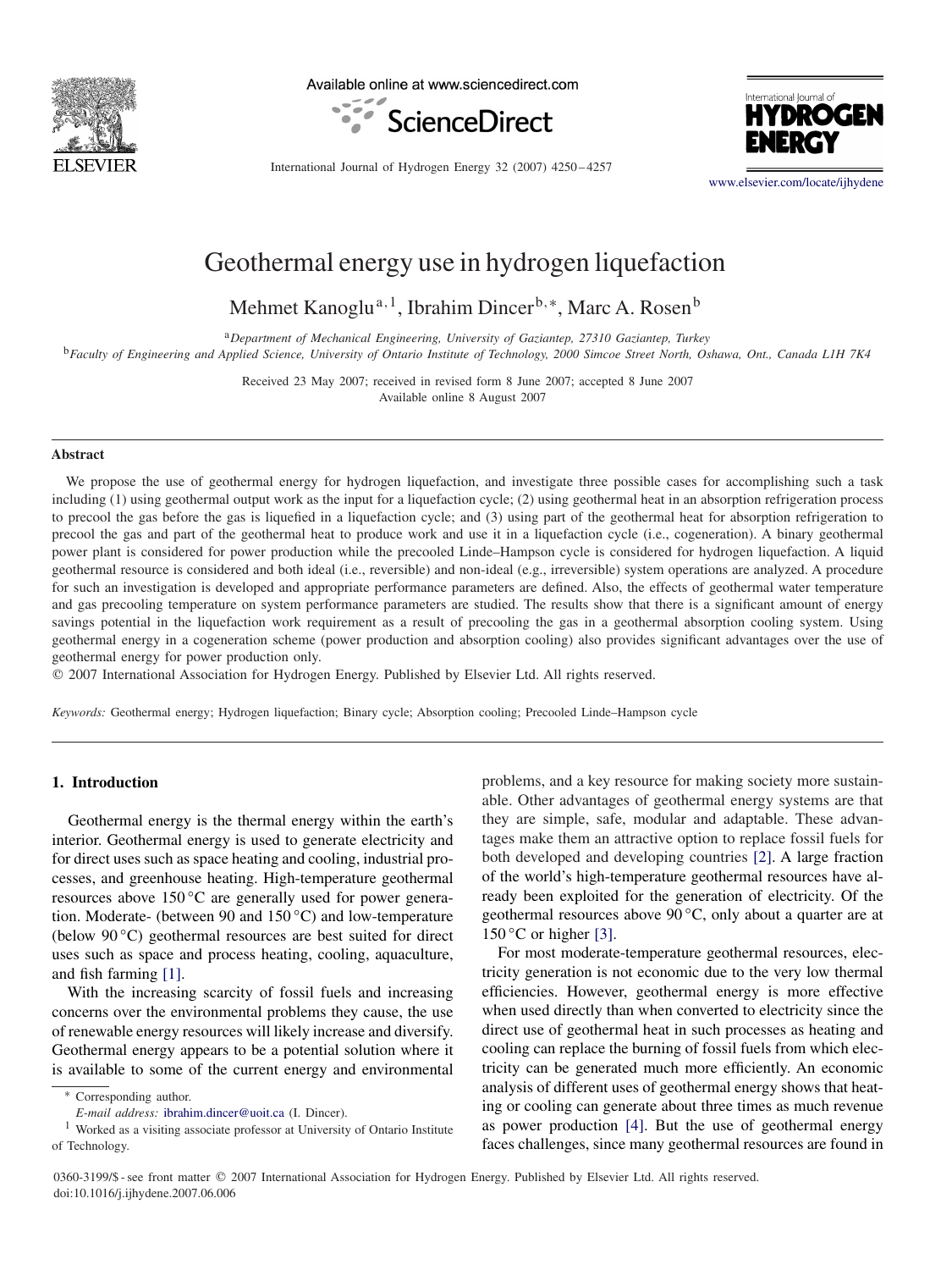| <b>Nomenclature</b> |  |
|---------------------|--|
|---------------------|--|

| <b>COP</b><br>$\mathcal{C}_{0}$ | coefficient of performance<br>specific heat, kJ/kg K | Subscripts        |                        |
|---------------------------------|------------------------------------------------------|-------------------|------------------------|
|                                 | fraction                                             | act               | actual                 |
| $\boldsymbol{h}$                | specific enthalpy, kJ/kg                             | comp              | compressor             |
| $\dot{m}$                       | mass flow rate, kg/s                                 |                   | saturated liquid state |
| q                               | heat transfer per unit mass, kJ/kg                   | gen               | generator              |
| S                               | specific entropy, kJ/kg K                            | geo               | geothermal             |
| $\boldsymbol{P}$                | pressure, kPa                                        | in                | inlet state            |
| $\mathbb{R}^n$                  | gas constant, kJ/kg K                                | <i>iso</i>        | isobutane              |
| $\boldsymbol{T}$                | temperature, $\mathrm{^{\circ}C}$ or K               | П                 | second-law             |
| $T_0$                           | ambient temperature, $\rm{^{\circ}C}$ or K           | liq               | liquefaction           |
| w                               | work per unit mass, kJ/kg                            | out               | outlet state           |
| $\mathcal{X}$                   | quality                                              | pp                | pinch-point            |
| у                               | mass liquefied per unit mass of geothermal water     | vap               | vaporization           |
| Z.                              | mass of gas cooled per unit mass of geothermal       | rev               | reversible             |
|                                 | water                                                | S                 | source                 |
|                                 |                                                      | $1, 2, 3, \ldots$ | state numbers          |
| Greek letters                   |                                                      |                   |                        |
|                                 | efficiency                                           |                   |                        |

remote locations and it is not economic to transport geothermal heat for significant distances over populated or industrial areas for space and process heating or cooling. Geothermal resources can be used for power generation and/or for suitable on-site applications.

Geothermal energy may be used for cooling in an absorption refrigeration cycle. Lithium bromide/water chillers are suited for space cooling applications while ammonia/water systems provide industrial cooling to as low as  $-50$  °C [\[5\].](#page--1-0) Such refrigeration systems and applications are extensively discussed in [\[6\].](#page--1-0) At least two geothermal absorption cooling applications are in operation in the U.S. [\[7\].](#page--1-0)

The liquefaction of gases is an important area of refrigeration since many important scientific and engineering processes at cryogenic temperatures depend on liquefied gases. Perhaps, the most common application of liquefaction involves the production of liquefied natural gas to facilitate its transport over long distances in insulated tanks [\[8\].](#page--1-0)

Hydrogen is considered by many to be a potential replacement for fossil fuels [\[9\].](#page--1-0) The total cost of producing hydrogen depends on production, liquefaction, storage and distribution costs [\[10\].](#page--1-0) Hydrogen liquefaction systems have been the subject of many investigations (e.g., [11,12]). Despite the existence of numerous of investigations on the use of renewable energy sources for hydrogen production, reports on using renewable energy sources for hydrogen liquefaction are very limited. Jonsson et al. [\[13\],](#page--1-0) for example, investigated the feasibility of using geothermal energy for hydrogen production and estimated that using geothermal energy could avoid 16% of the work consumption for electrolysis and 2% for liquefaction. To the best of the authors' knowledge, no reports on the use of geothermal energy for hydrogen liquefaction exist in the open literature.

In this paper, we propose the use of geothermal energy for hydrogen liquefaction, and investigate three possible cases:

(1) using geothermal power as the input for a liquefaction cycle, (2) using geothermal heat in an absorption refrigeration process to precool hydrogen gas before it enters a liquefaction cycle; and (3) using part of the geothermal heat for absorption refrigeration to precool the gas and part of geothermal heat to produce power for use in the liquefaction cycle (i.e., cogeneration). We investigate these three cases considering both ideal (i.e., reversible) and non-ideal (e.g., irreversible) operations. As exergy methods can provide numerous benefits for understanding processes [\[14\],](#page--1-0) exergy interpretations are provided where appropriate to enhance the discussion.

### **2. Analysis**

In this section we consider both ideal (reversible) and nonideal (irreversible) operations for performance analysis and comparison purposes.

#### *2.1. Analysis with reversible operations*

The maximum specific work that can be obtained by a geothermal power plant utilizing a resource at temperature  $T_s$ in an environment at  $T_0$  is given by

$$
w_{\text{rev,out,geo}} = c(T_s - T_0) - T_0 c \ln\left(\frac{T_s}{T_0}\right),\tag{1}
$$

where  $c$  is the specific heat of liquid water. Geothermal water is assumed an incompressible liquid. The coefficient of performance (COP) of a reversible absorption refrigeration unit may be expressed as [\[15\]:](#page--1-0)

$$
COP_{rev} = \frac{q_L}{q_{gen}} = \left(1 - \frac{T_0}{T_s}\right) \left(\frac{T_L}{T_0 - T_L}\right),\tag{2}
$$